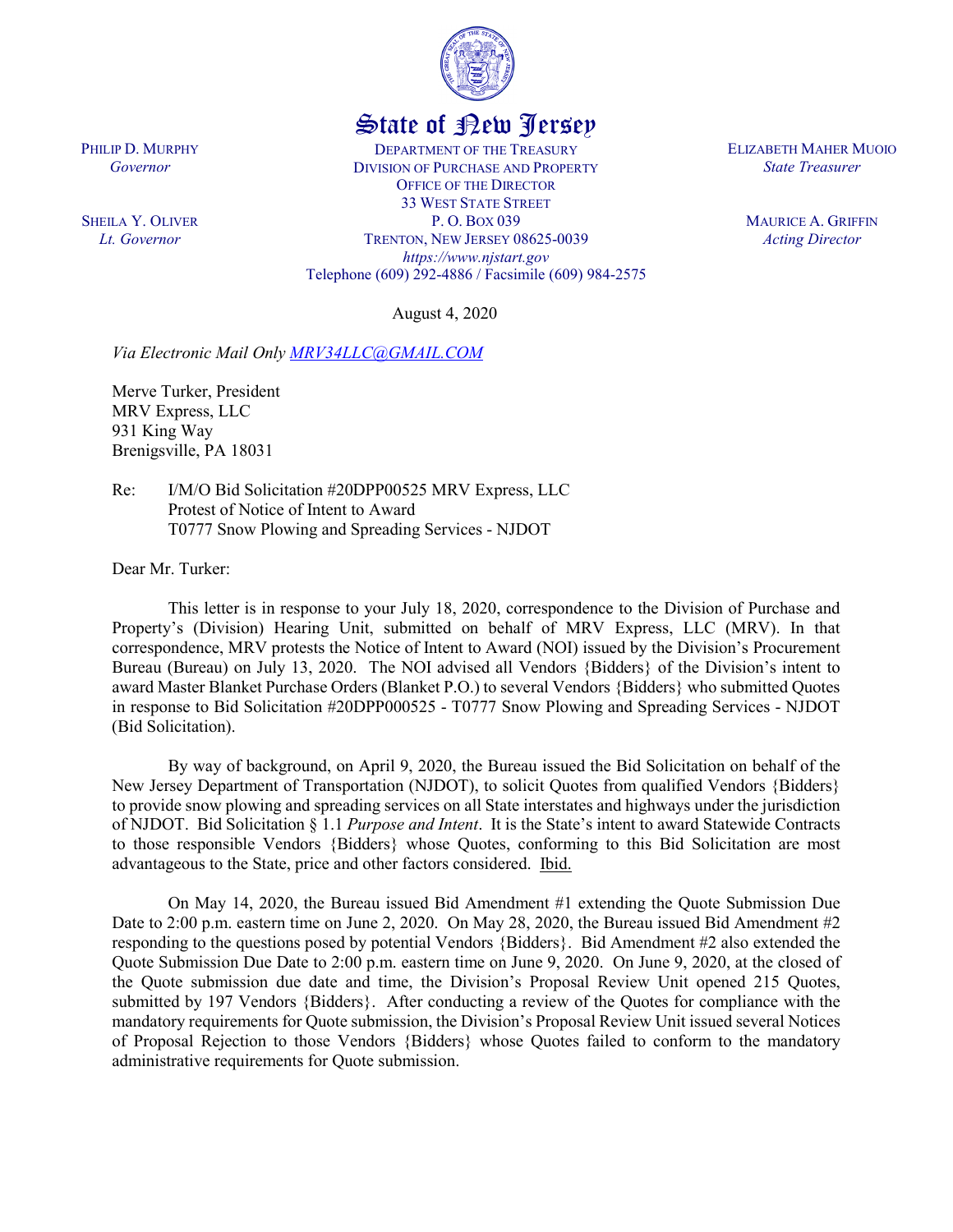The remaining Quotes were forwarded to the Bureau for review and evaluation consistent with the requirements of Bid Solicitation Section 6.7 *Evaluation Criteria,* which states in relevant part as follows:

## **6.7 EVALUATION CRITERIA**

The following evaluation criteria categories, not necessarily listed in order of significance, will be used to evaluate Quotes received in response to this Bid Solicitation.

- A. Experience of Vendor {Bidder} (Revised Attachment #1): The Vendor {Bidder} must have at least two (2) years of experience performing the specific service (snow plowing and/or spreading) on public roadways in order to be considered for award of that service;
- B. Equipment Preference: The type of Vendor {Bidder} equipment bid on the State-Supplied Price Sheet. See Section 6.7.1, subsections included; and
- C. Price: The Vendor's {Bidder's} pricing provided on the State-Supplied Price Sheet for each price line. See Section 6.7.1, subsections included, for information regarding the pricing evaluation methodology.

After the review and evaluation of all Quotes received in response to the Bid Solicitation was completed, the Bureau prepared a Recommendation Report which recommended Blanket P.O. awards to those responsible Vendors {Bidders} whose Quotes, conforming to the Bid Solicitation are most advantageous to the State, price and other factors considered. On July 13, 2020, the NOI was issued advising all Vendors {Bidders} that it was the State's intent to award Blanket P.O.s consistent with the Bureau's Recommendation Report.<sup>[1](#page-1-0)</sup> With respect to the Quote submitted by MRV, the Bureau's Recommendation Report in part, states the following:

> The Quote submitted by MRV Express LLC (MRV) was deemed by the Bureau to be responsive to all mandatory requirements of the Bid Solicitation. The Vendor {Bidder} is in compliance with ownership disclosure, certification of non-involvement in prohibited activities in Iran, business registration, MacBride Principles, disclosure of investigations and actions involving bidder, and source disclosure requirements.

> MRV submitted a Quote for Spreading Services only. The Bureau determined that the Vendor {Bidder} was responsive for all Price Lines submitted as part of its Quote.

[July 9, 2020 Recommendation Report, p. 62.]

The Bureau did not recommended MRV for an award of any price lines.

l

<span id="page-1-0"></span><sup>&</sup>lt;sup>1</sup> The list of Vendors {Bidders} who are recommended to receive a Blanket P.O. award are listed in the Bureau's July 9, 2020 Recommendation Report.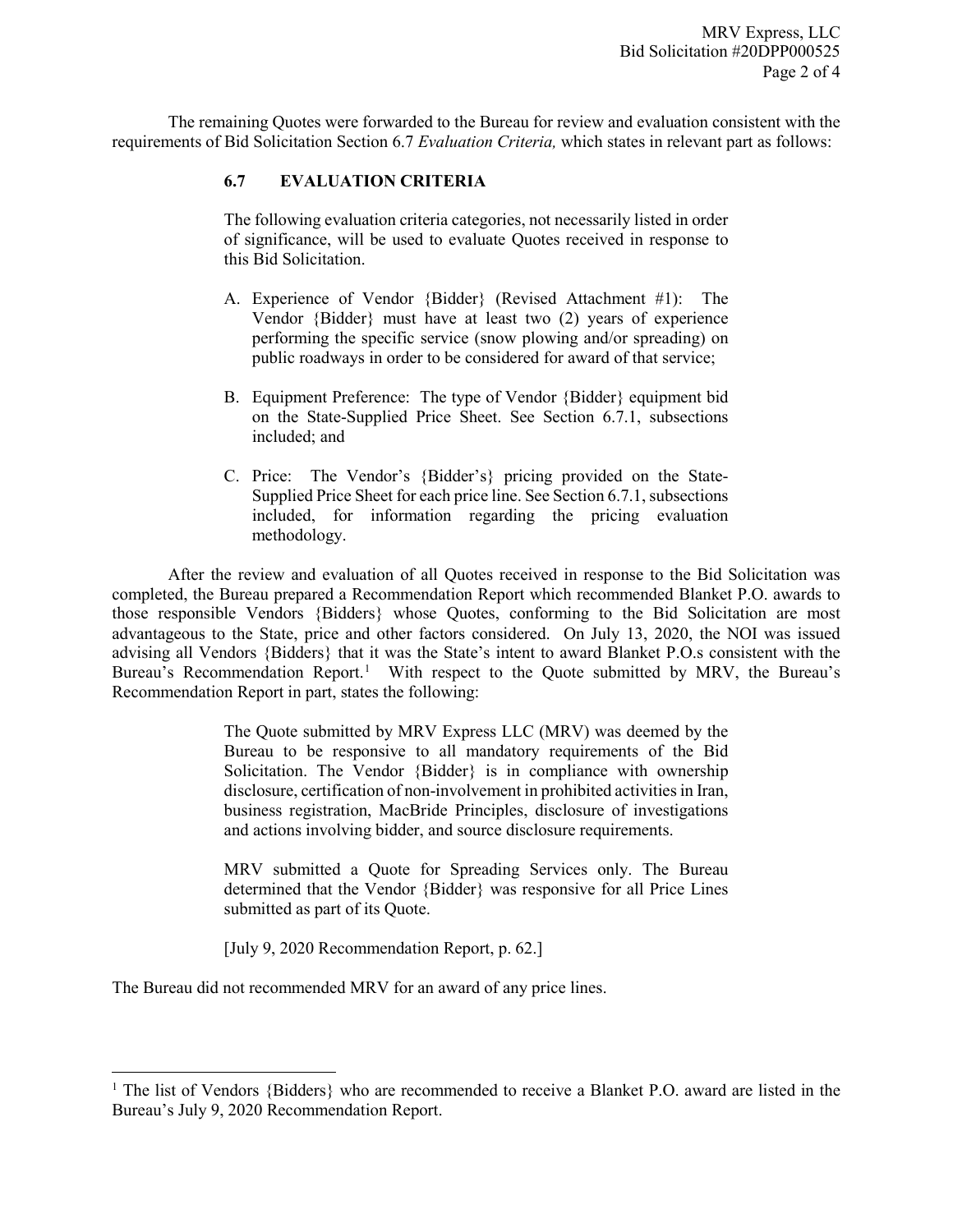On July 18, 2020, the Division received MRV's protest challenging the intended Blanket P.O. awards. Specifically, MRV states as follows:

> I am and many of us protesting for almost half of the New Jersey sections to one company, As couple of company that I know and we are minority company, I am WBE and I would like to request what percentage you give contract to minority companies, 25% of the state contract suppose to give (sic) to minority companies, Please provide us a break down.

In consideration of MRV's protest, I have reviewed the record of this procurement, including the Bid Solicitation, the submitted Quotes, the relevant statutes, regulations, and case law. This review of the record has provided me with the information necessary to determine the facts of this matter and to render an informed Final Agency Decision on the merits of the protest. I set forth herein the Division's Final Agency Decision.

First, MRV has not specified which company it disputes being awarded multiple price lines. However, I note that the Bureau's Recommendation Report reveals that numerous companies were listed as the intended awardee for multiple price lines. For those Vendors {Bidders} who are listed as the intended awardee for multiple price lines, the Bid Solicitation was clear, advising all Vendors {Bidders} as follows:

> **Please note:** When a Vendor {Bidder} submits a rate for a specific price line, it is certifying that it shall provide the required quantity of trucks and Class of trucks called for by that specific price line. It is also further certifying, that it shall provide all equipment associated with the Preference that it has selected by utilizing the above reference directions. If awarded, the Vendor {Bidder} shall be contractually obligated to provide the services, trucks, and equipment as indicated on its State-Supplied Price Sheet.

> [Bid Solicitation Section 4.4.5.2.2 *Spreading Services Price Sheet Instructions.*]

Accordingly, those Vendors {Bidders} who submitted Quote for multiple price lines, certified that they had the ability to provide the required number of trucks and equipment necessary to complete the work awarded.

Second, as to the award of contracts to Blanket P.O.s to women owned business or minority owned business, the Division encourages minority, women, and veteran owned businesses, as well as small businesses to submit Quotes in response to all Bid Solicitations; however, I note that the current governing statutory law and case law do not permit the Division to set contracts aside for women owned businesses or minority owned businesses.<sup>[2](#page-2-0)</sup> That being said, all business are provided the opportunity to submit a Quote

l

<span id="page-2-0"></span><sup>&</sup>lt;sup>2</sup> In 1984, the New Jersey legislature adopted the New Jersey Set-Aside Act, N.J.S.A. 52:32-17 et seq. to address historic discrimination based upon race and gender in the State's procurement practices. However, 1989, the United State Supreme Court concluded that that a race-based set-aside program established by a local government entity was unconstitutional under the Equal Protection Clause of the Fourteenth Amendment to the United States Constitution because it was not justified by a compelling interest and narrowly tailored to accomplish a remedial purpose and that government set-aside programs based on racial classifications must adhere to strict constitutional standards, including that such programs or policies must be justified based on strong evidence of actual discrimination carried out by the governmental entity and that the program or policy must be narrowly tailored to remedy the discrimination. *City of Richmond v.*